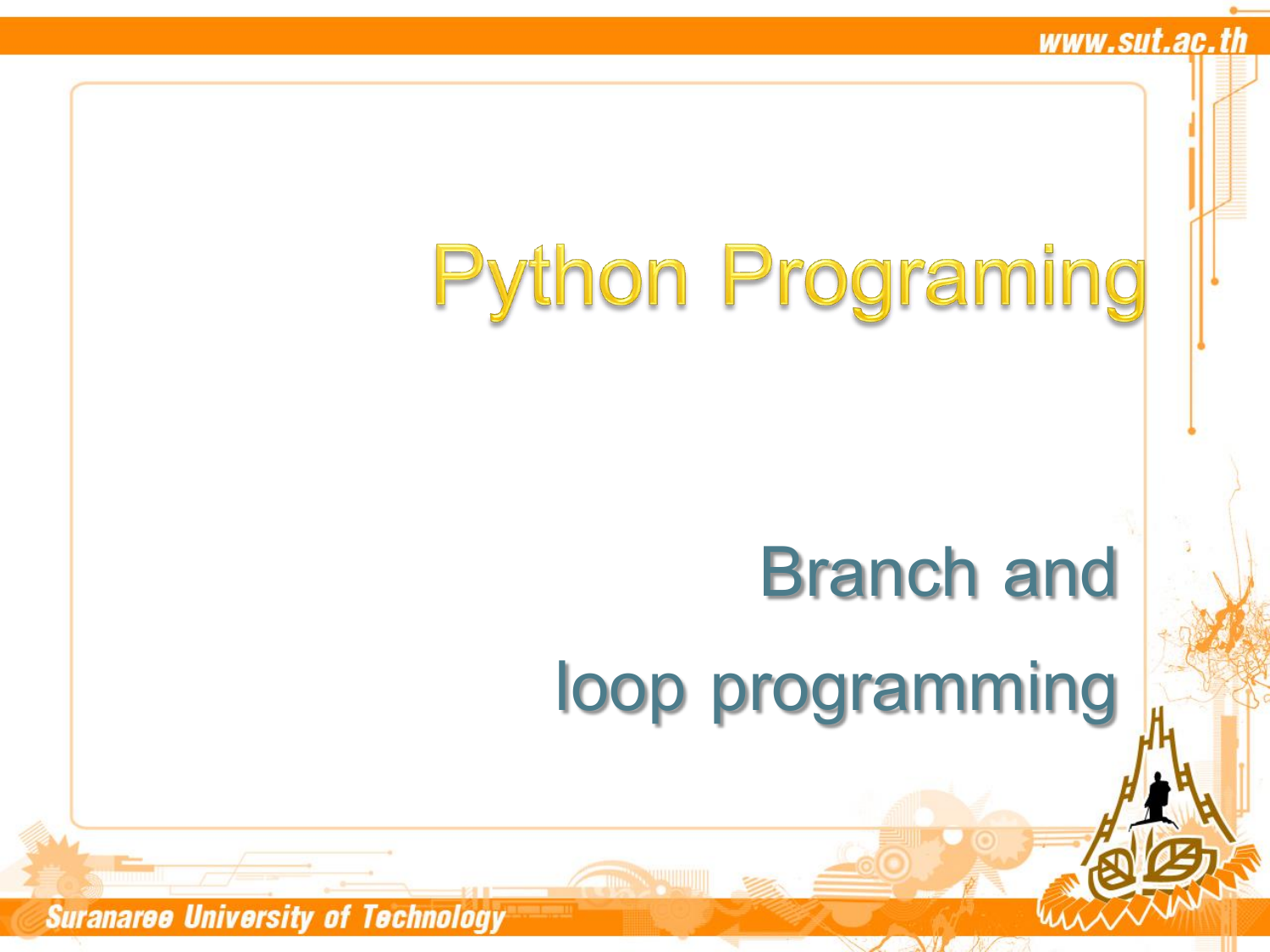### Introduction to Repetition Structures

- Often have to write code that performs the same task multiple times
	- Disadvantages to duplicating code
		- Makes program large
		- Time consuming

- May need to be corrected in many places
- Repetition structure: makes computer repeat included code as necessary
	- Includes condition-controlled loops and count-controlled loops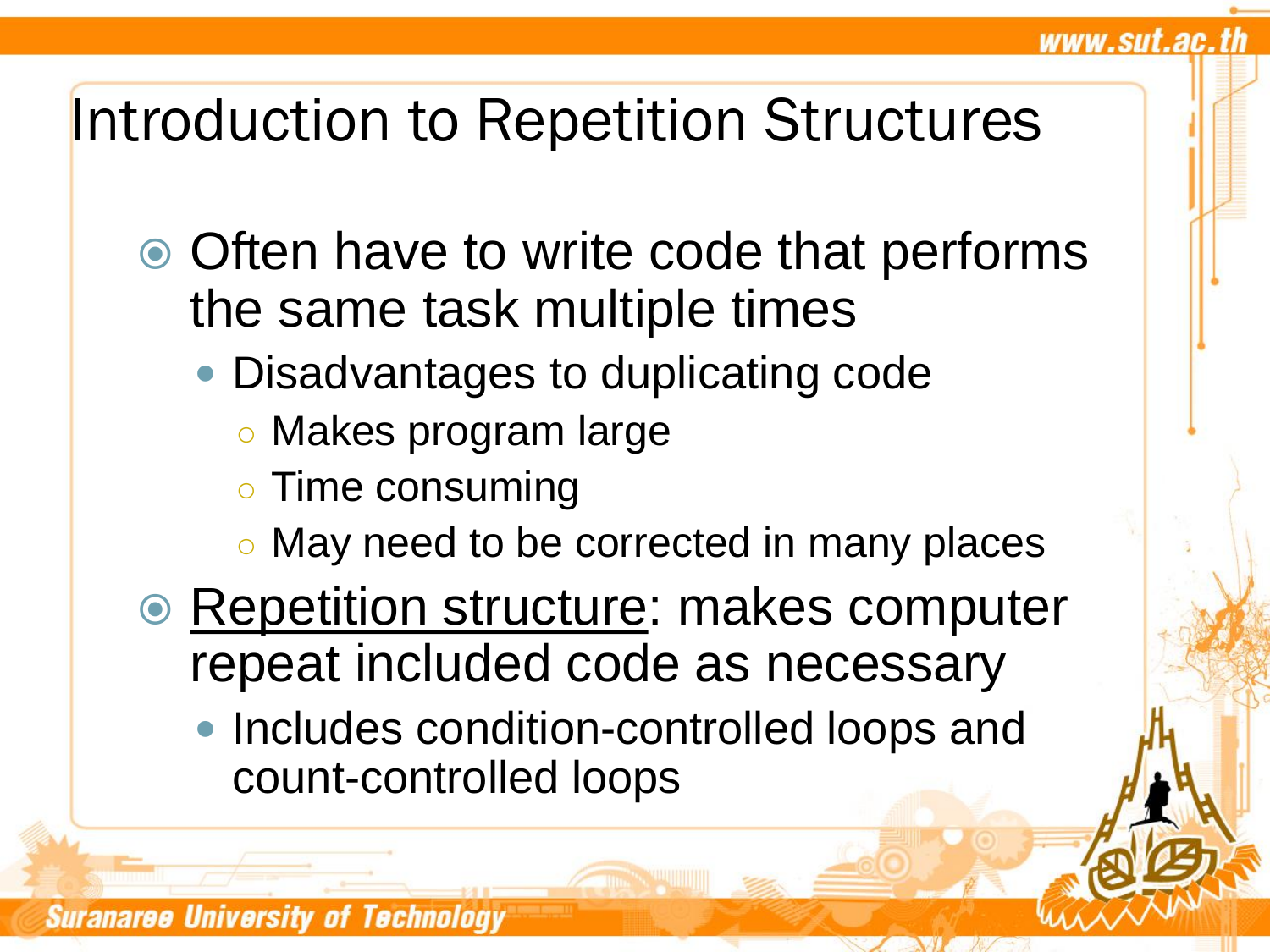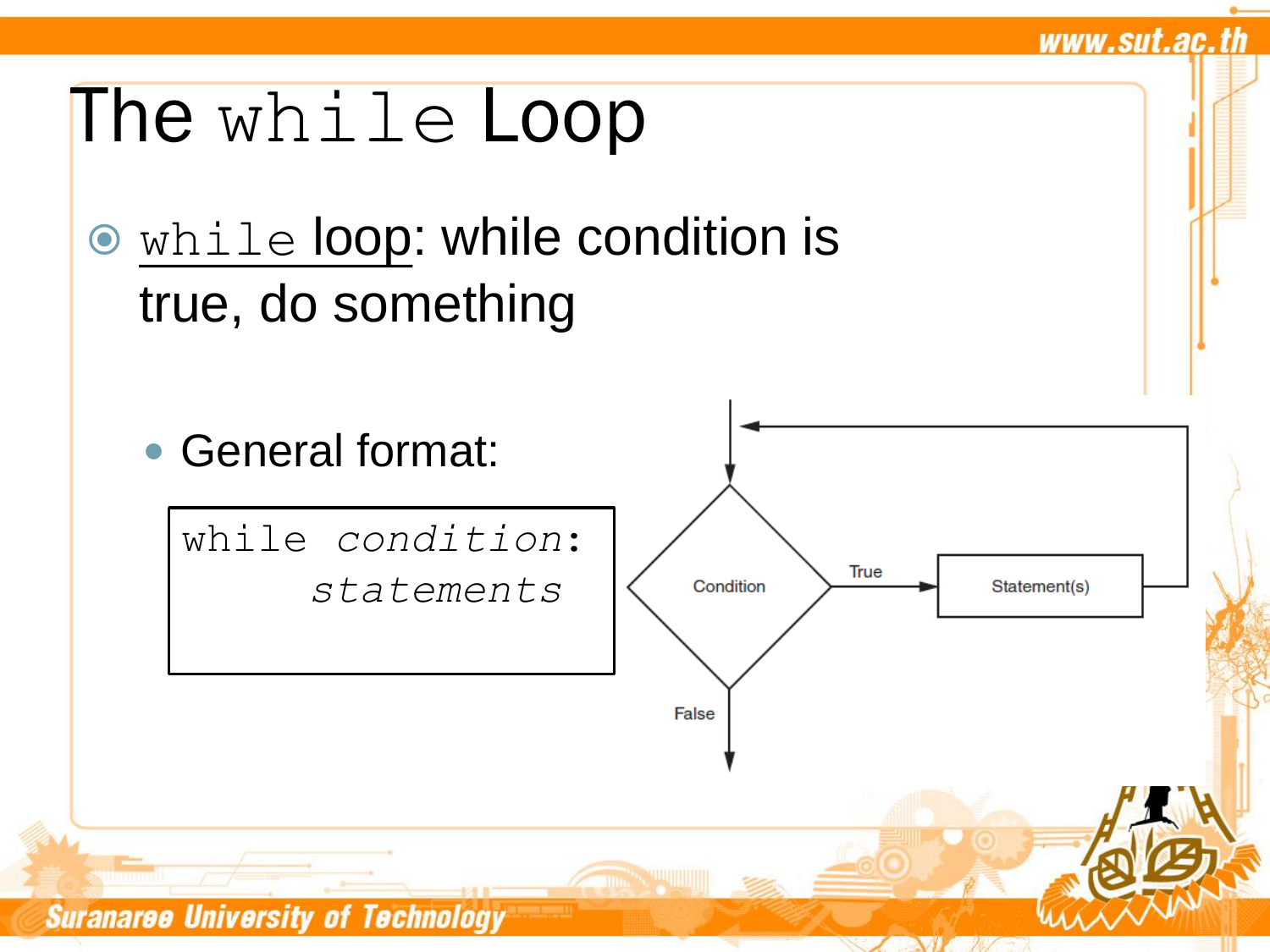### The while Loop

```
count = 0while (count \lt 9):
  print ('The count is:', count)
  count = count +1
```

```
print ("Good bye!")
```

```
The count is: 0
The count is: 1
The count is: 2
The count is: 3
The count is: 4
The count is: 5
The count is: 6
The count is: 7
The count is: 8
Good bye!
```
 $n = 100$ 

 $s = 0$ counter  $= 1$ while counter  $\leq$  n:  $s = s + counter$ counter  $+ = 1$ 

print("Sum of 1 until %d: %d" %  $(n,s)$ )

www.sut.ac.th

Sum of 1 until 100: 5050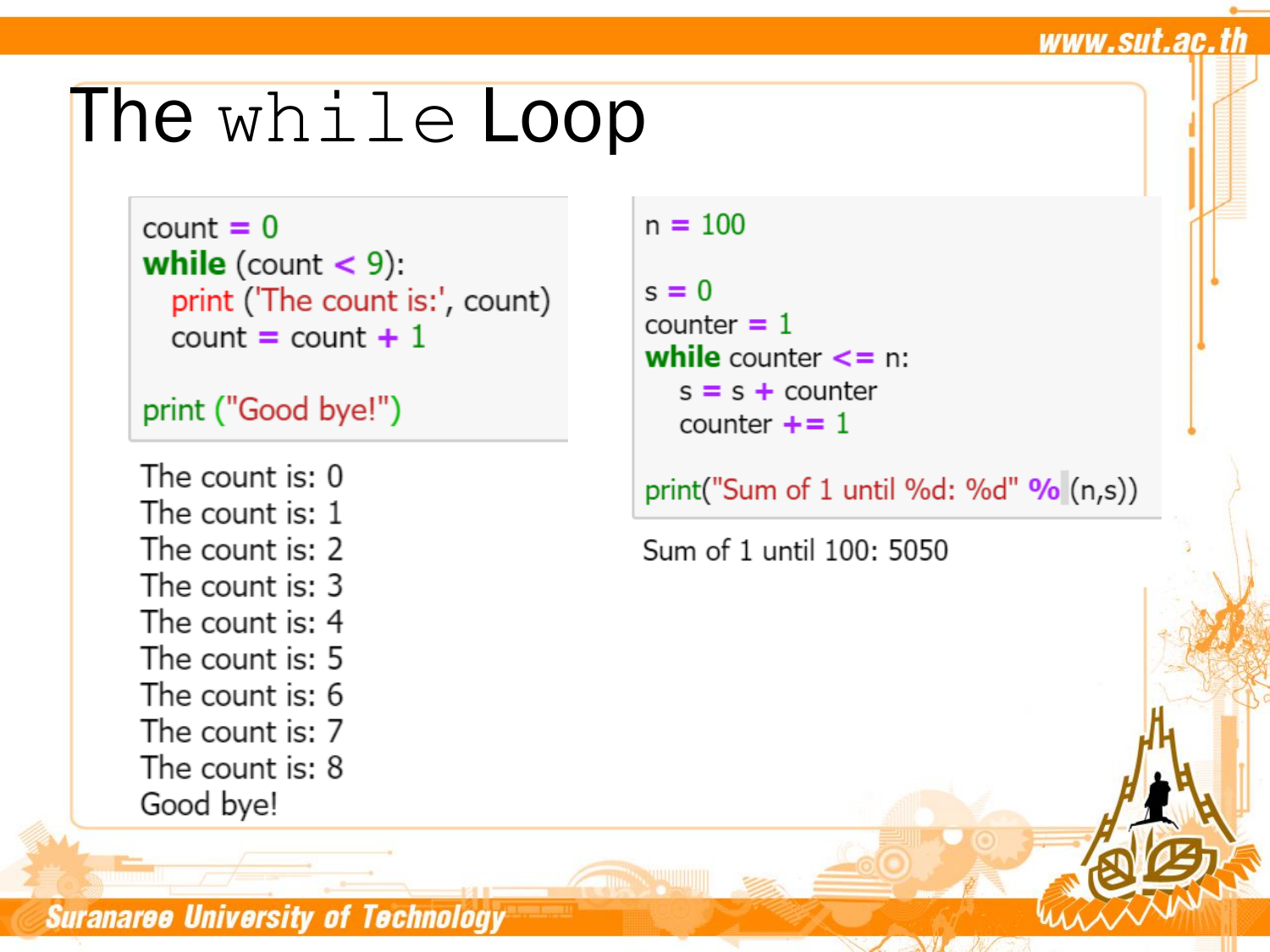# Infinite Loops

- $\bullet$  Infinite loop: loop that does not have a way of stopping
	- Repeats until program is interrupted

www.sut.ac.th

• Occurs when programmer forgets to include stopping code in the loop

> while  $1$ : print ("Cannot stop") print ("DONE!")

Cannot stop Cannot stop Cannot stop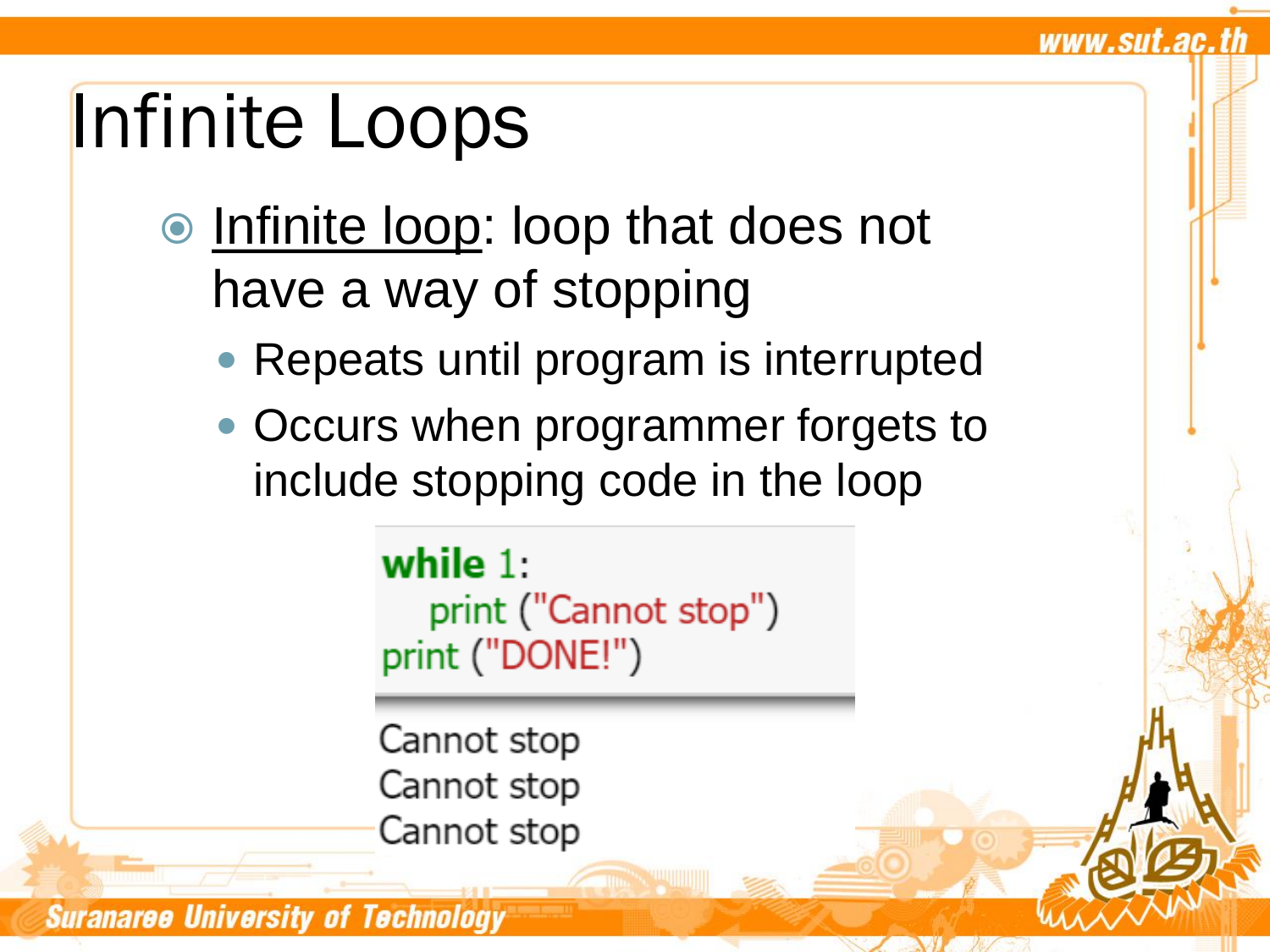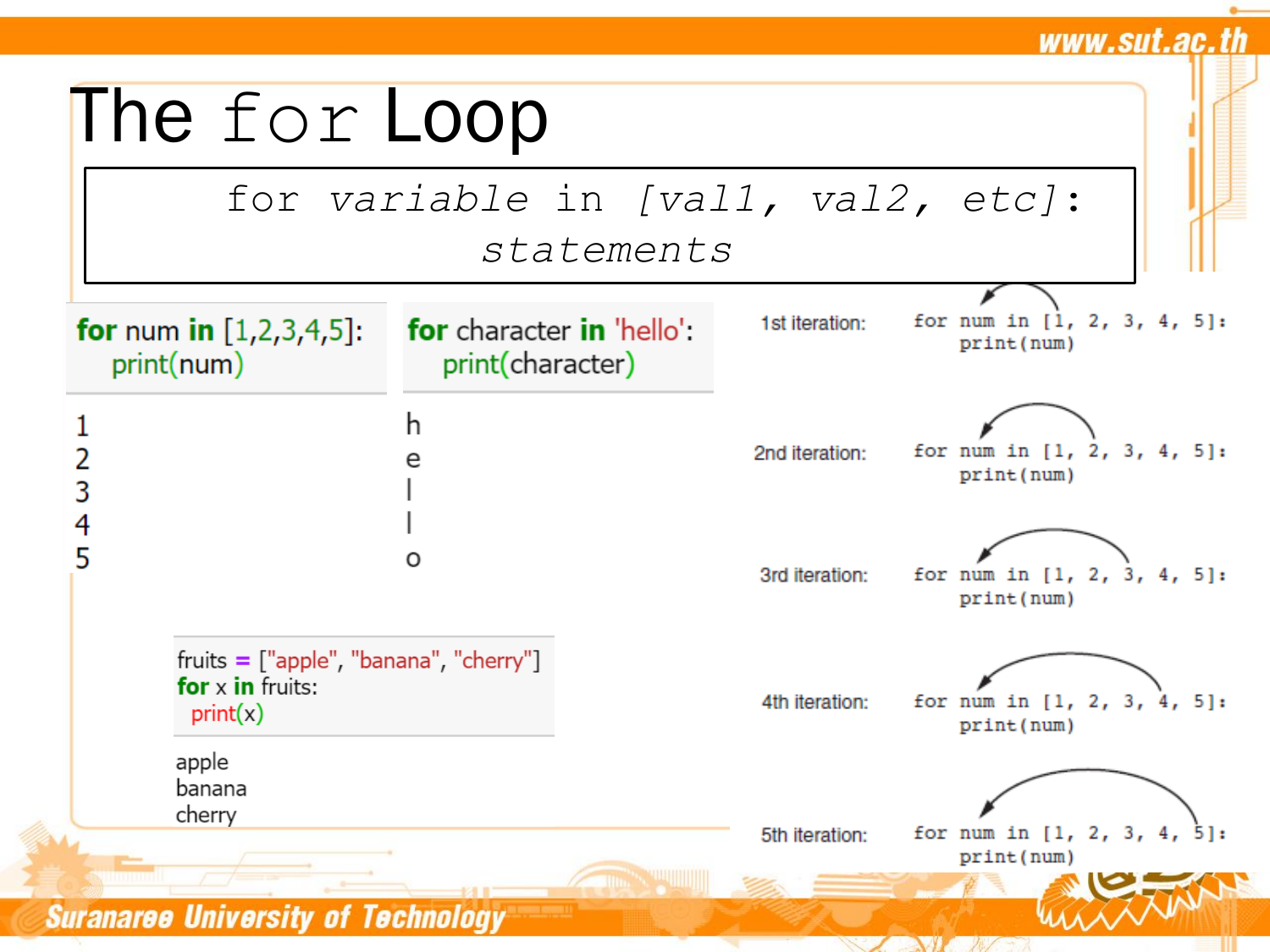#### www.sut.ac.th

### The for Loop - the range Function

 $s = input("Input a string :")$ 

**O** range characteristics:

One argument: used as ending limit

```
for i in range(0, len(s)):
   print(s[i], end="-")
```
Input a string : computer c-o-m-p-u-t-e-r-

- Two arguments: starting value and ending limit
- Three arguments: third argument is step value

| for $i$ in range(3):<br>print(i)<br>print('end of loop') | <b>for</b> i in range $(5,10)$ :<br>print(i)<br>print('end of loop') | print(i)<br>print('end of loop') | <b>for</b> i in range(1,10,2) for i in range(10,1,-2):<br>print(i)<br>print('end of loop') |
|----------------------------------------------------------|----------------------------------------------------------------------|----------------------------------|--------------------------------------------------------------------------------------------|
|                                                          |                                                                      |                                  | 10                                                                                         |
|                                                          |                                                                      |                                  |                                                                                            |
| end of loop                                              |                                                                      |                                  |                                                                                            |
| <b>Suranaree University</b>                              | end of loop                                                          | end of loop                      | end of loop                                                                                |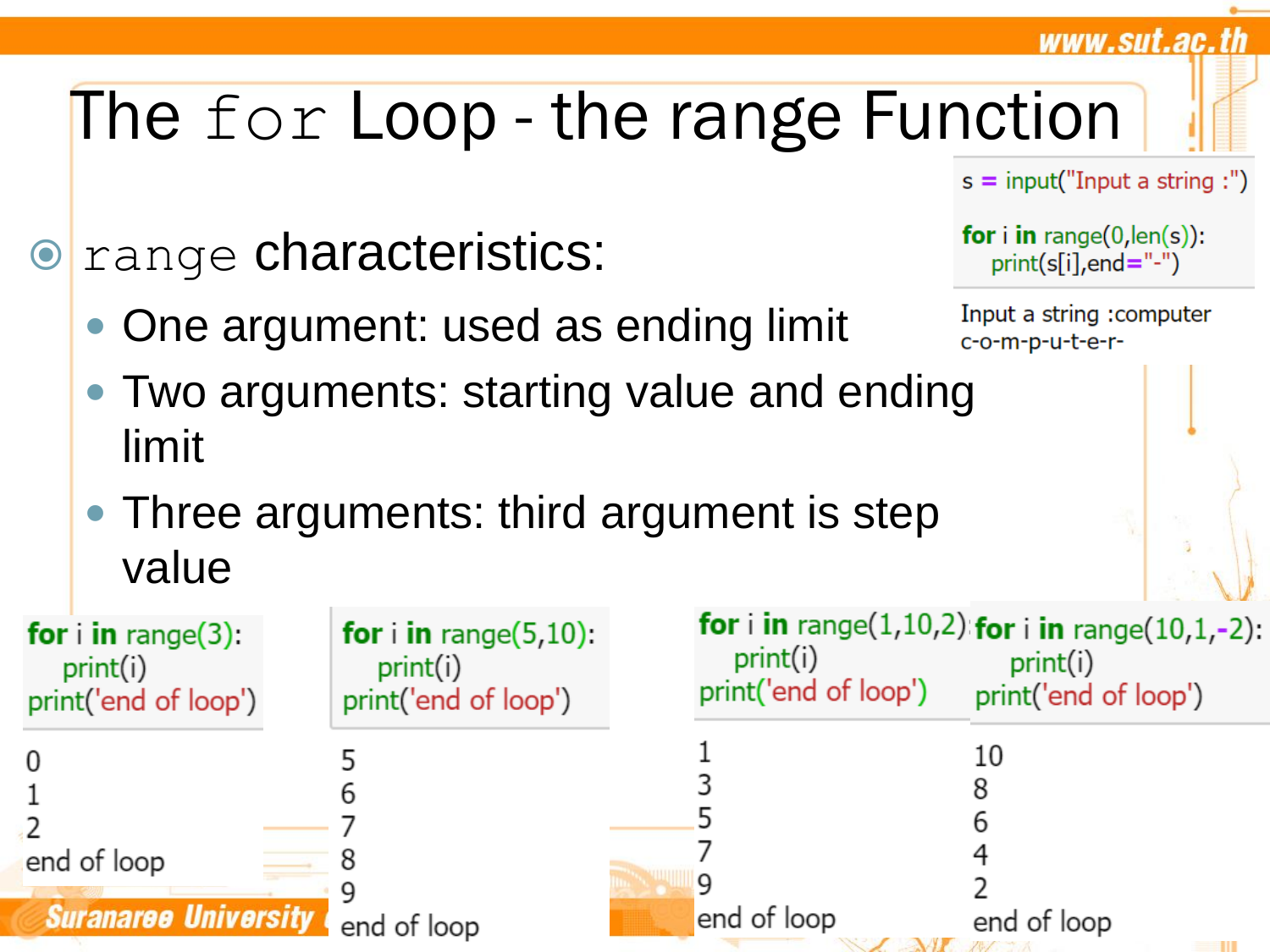### The for,while Loop – Break and Continue

 "**break**" terminates the current loop and resumes execution at the next statement for  $x$  in range(5): **for** x in range(5): if  $x == 1$ : if  $x == 1$ : continue break  $print(x)$  $print(x)$ print("End of loop") print("End of loop") End of loop End of loop **Suranaree University of** 

 **"continue"** rejects all the remaining statements in the current iteration of the loop and moves the control back to the top of the loop.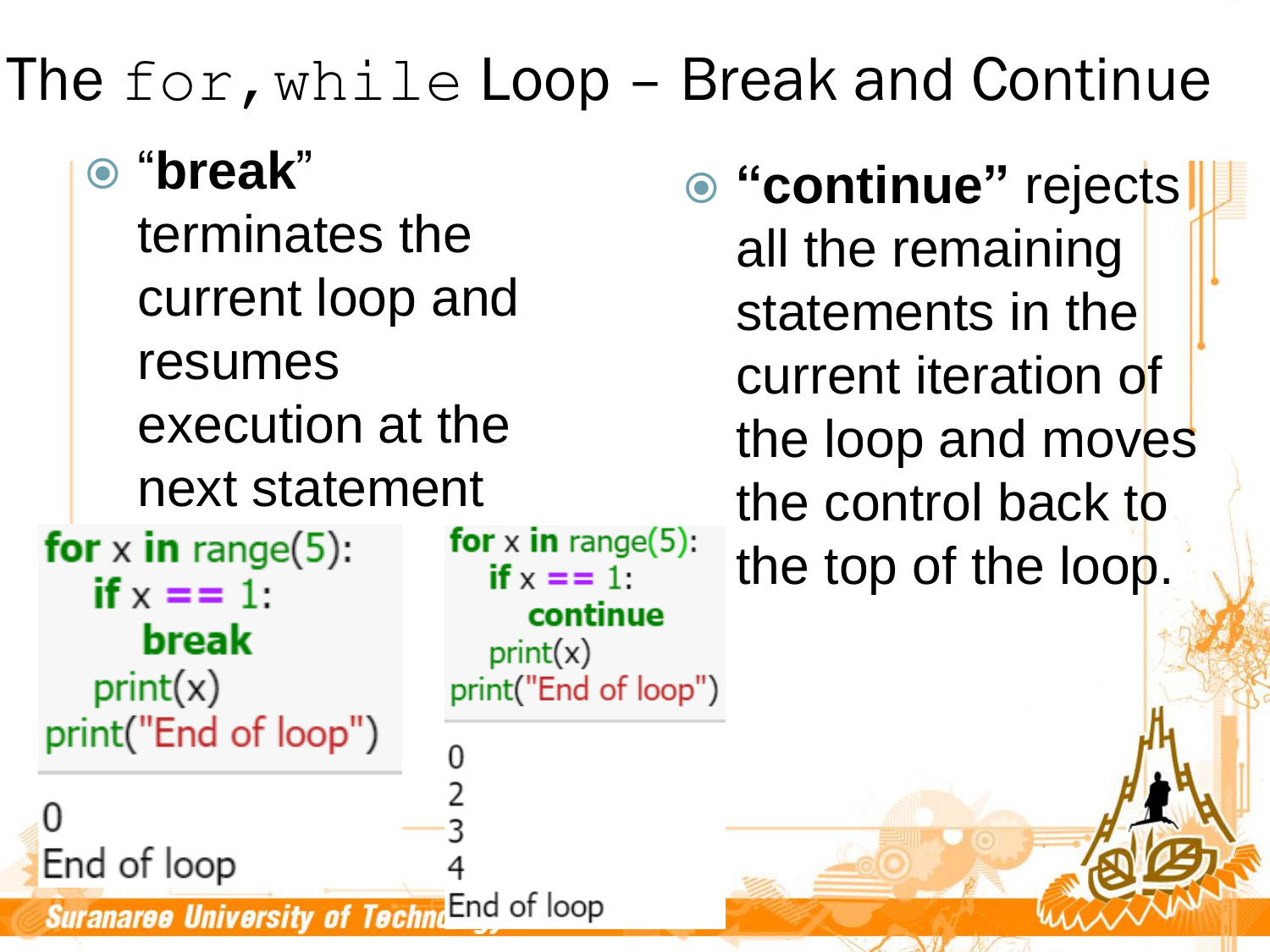### The while, for Loop - The else Part

 If the **else** statement is used with a **while and for** loop, the **else** statement is executed when the condition becomes false.

```
while condition:
      statement_1
      ...
      statement n
else:
      statement_1
      ...
      statement_n
```

```
count = 0while count < 5:
  print (count, " is less than 5")
  count = count + 1else:
  print (count, " is not less than 5")
0 is less than 51 is less than 5
2 is less than 5
3 is less than 5
4 is less than 5
5 is not less than 5
```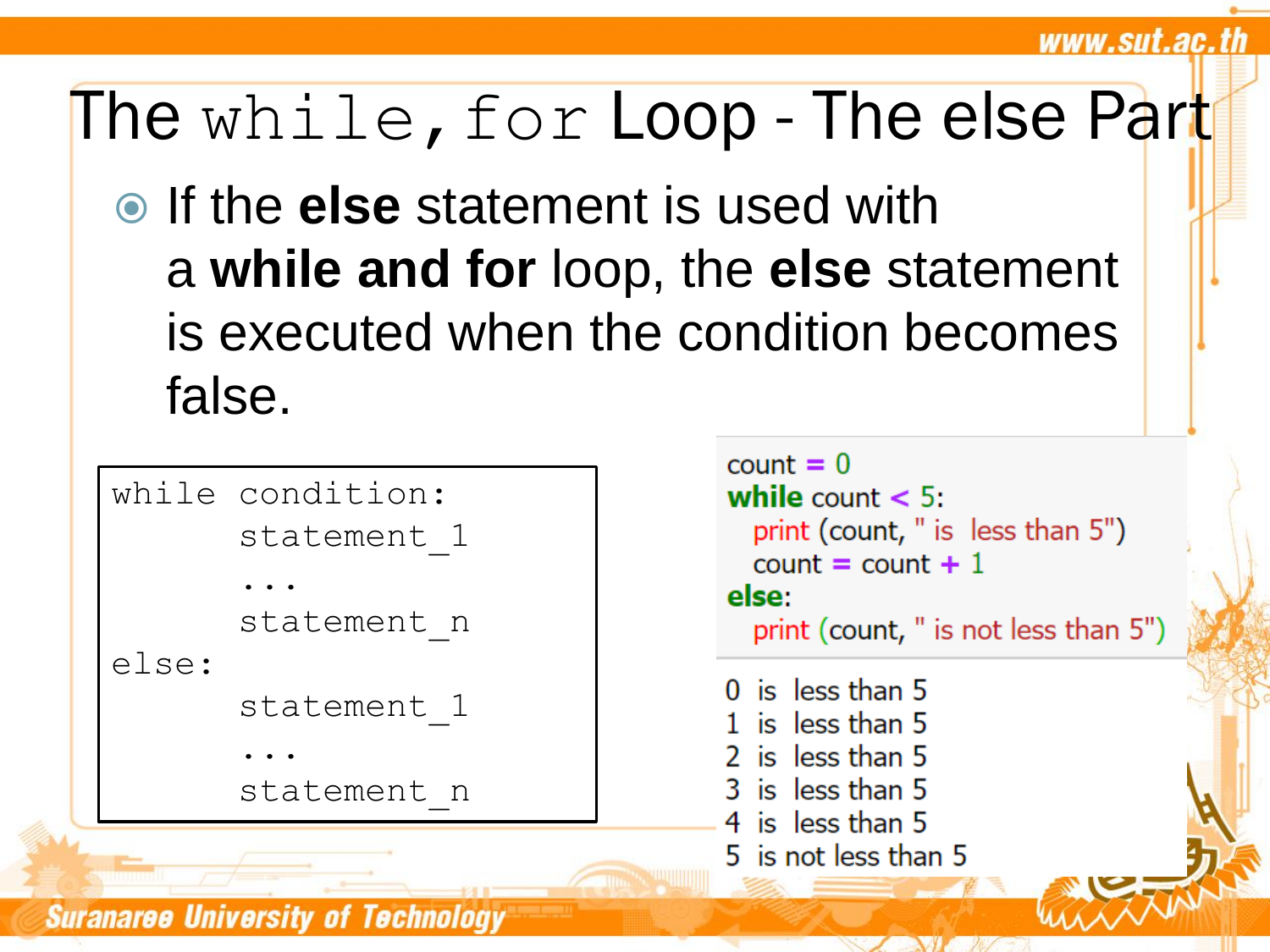#### www.sut.ac.th

### The while, for Loop - The else Part





Final  $x = 2$ 

**Suranaree University of Technology**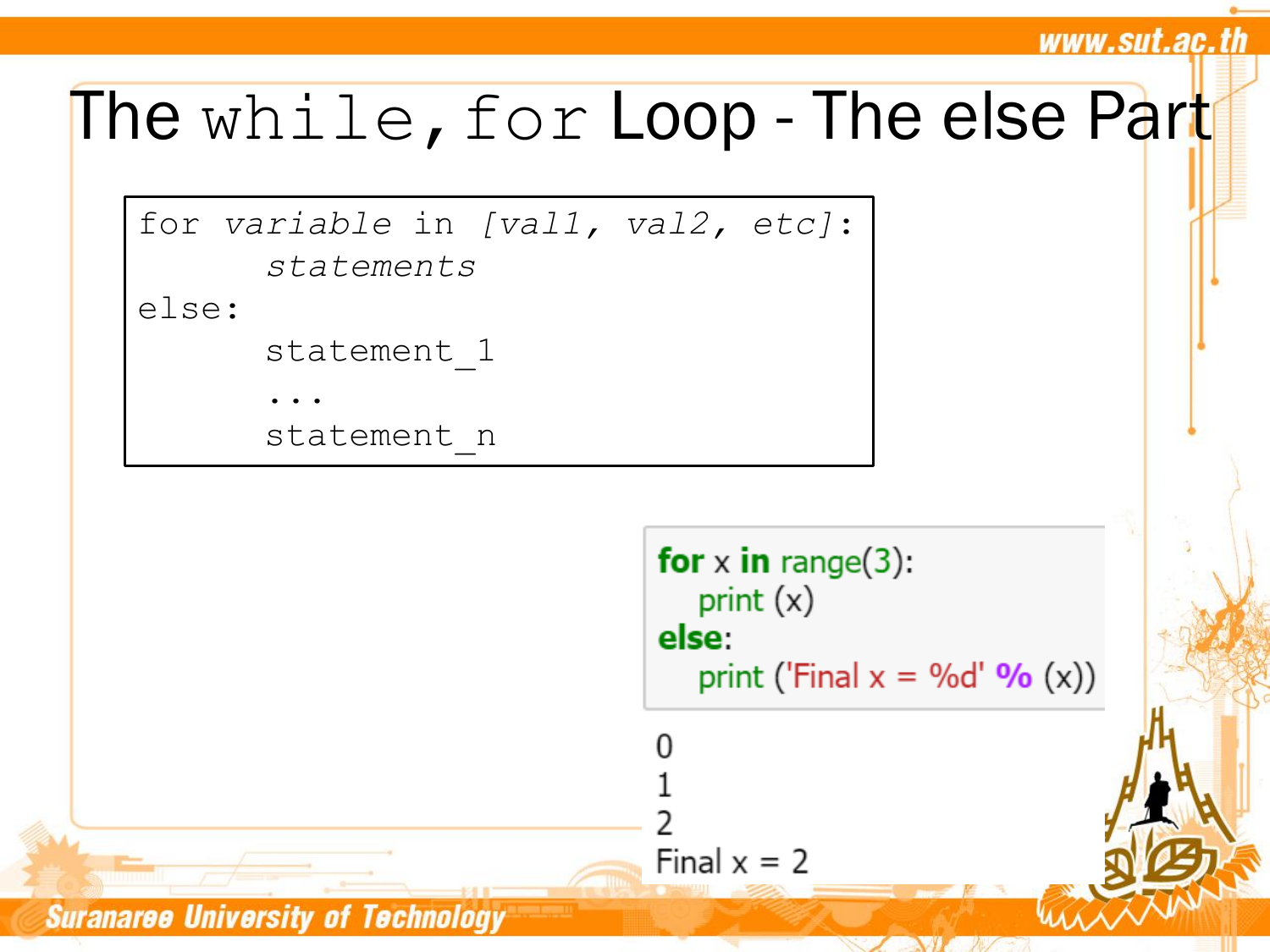## Nested loop – while loop

while expression: while expression: statement(s) statement(s)

for iterating var in sequence: for iterating var in sequence: statements(s) statements(s)

The print() function inner loop has **end=' '** which appends a space instead of default newline. Hence, the numbers will appear in one row.

**Suranaree University of Technology** 

for i in range $(1,5)$ : for  $j$  in range $(1,6)$ :  $k = i * i$ print (k, end='') print()

12345 246810 3691215 4 8 12 16 20

 $i = 2$ while( $i < 30$ ):  $i = 2$ while( $j \leq (i/j)$ ): if  $not(i\%j)$ : **break**  $i = i + 1$ **if**  $(j > i/j)$ : print  $(i, " is prime")$  $i = i + 1$ print ("Good bye!") 2 is prime 3 is prime 5 is prime 7 is prime 11 is prime 13 is prime 17 is prime  $-19$  is prime 23 is prime 29 is prime Good bye!

www.sut.ac.th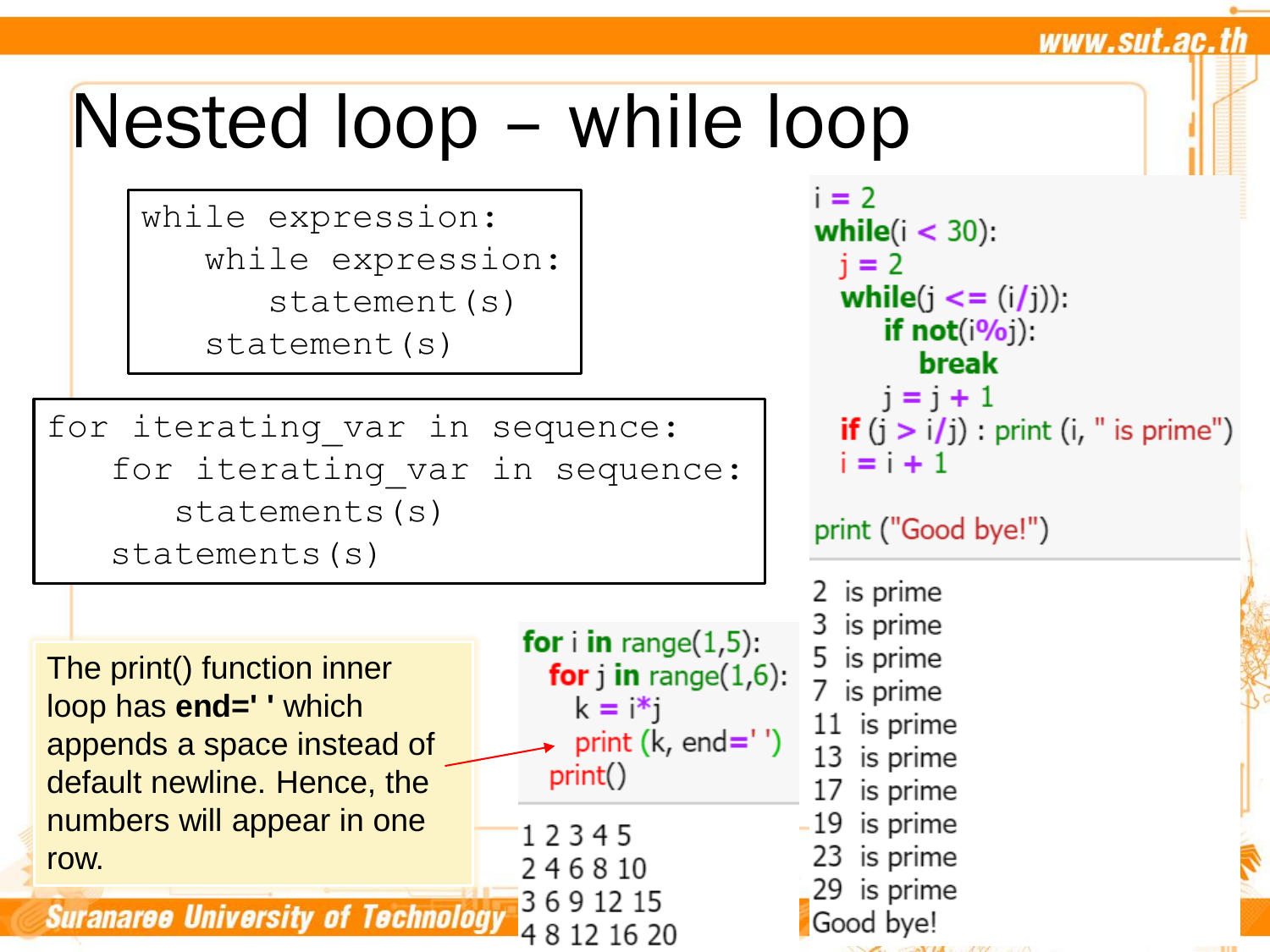Write a Python program to create the multiplication table (from 1 to 10) of a number

# **⊙** Fill …(A)….<br>Output

 $5 \times 1 = 5$  $5 \times 2 = 10$  $5 \times 3 = 15$  $5 \times 4 = 20$  $5 \times 5 = 25$  $5 \times 6 = 30$  $5 \times 7 = 35$  $5 \times 8 = 40$  $5 \times 9 = 45$  $5 \times 10 = 50$ 

**Put**  $\begin{cases} n = \text{int}(\text{input } a \text{ number: } \texttt{b}) \\ \text{Input } a \text{ number: } 5 \end{cases}$ 

www.sut.ac.th

# use for loop to iterate 10 times for i in range(1,11): …..(A)…..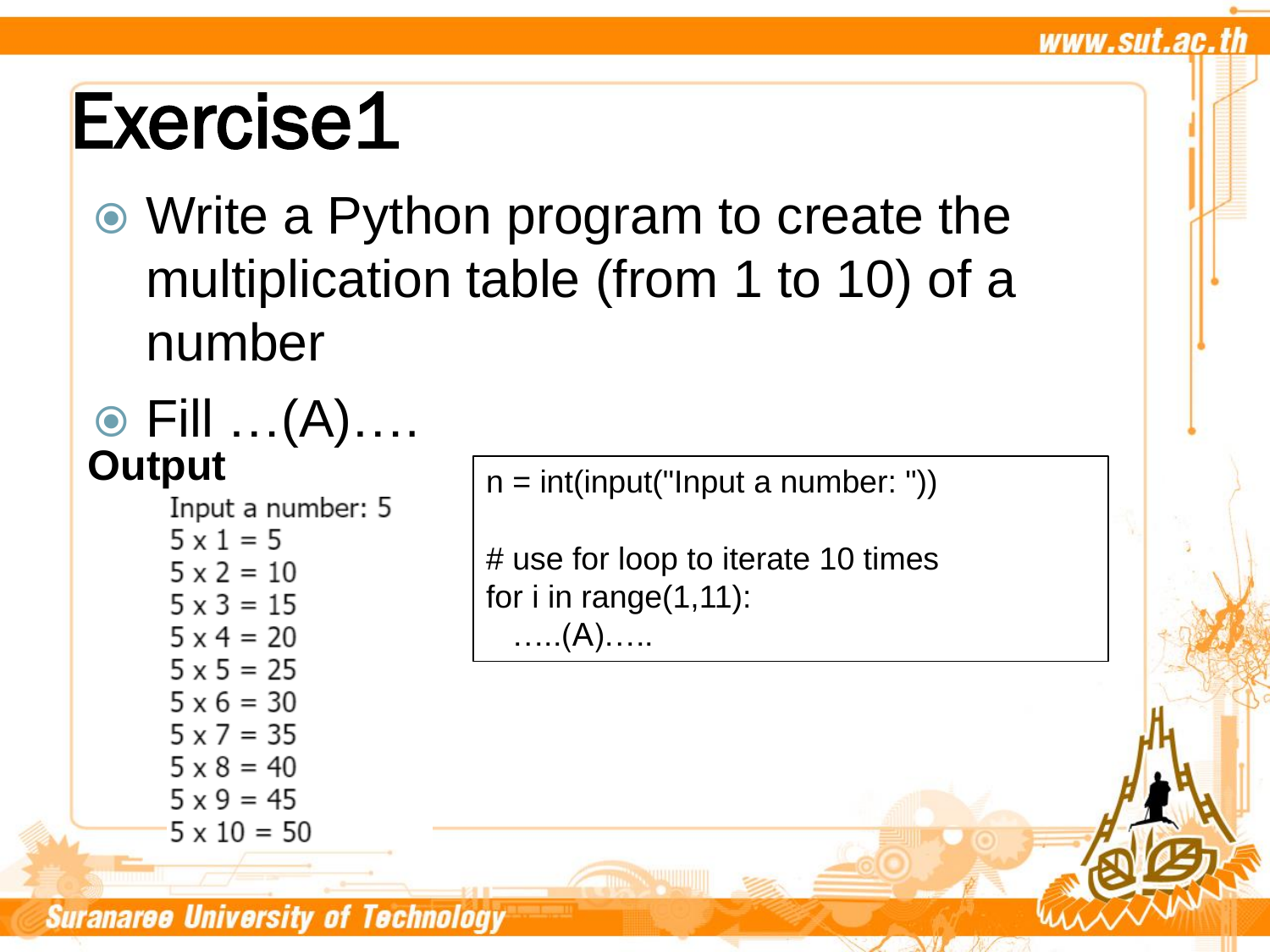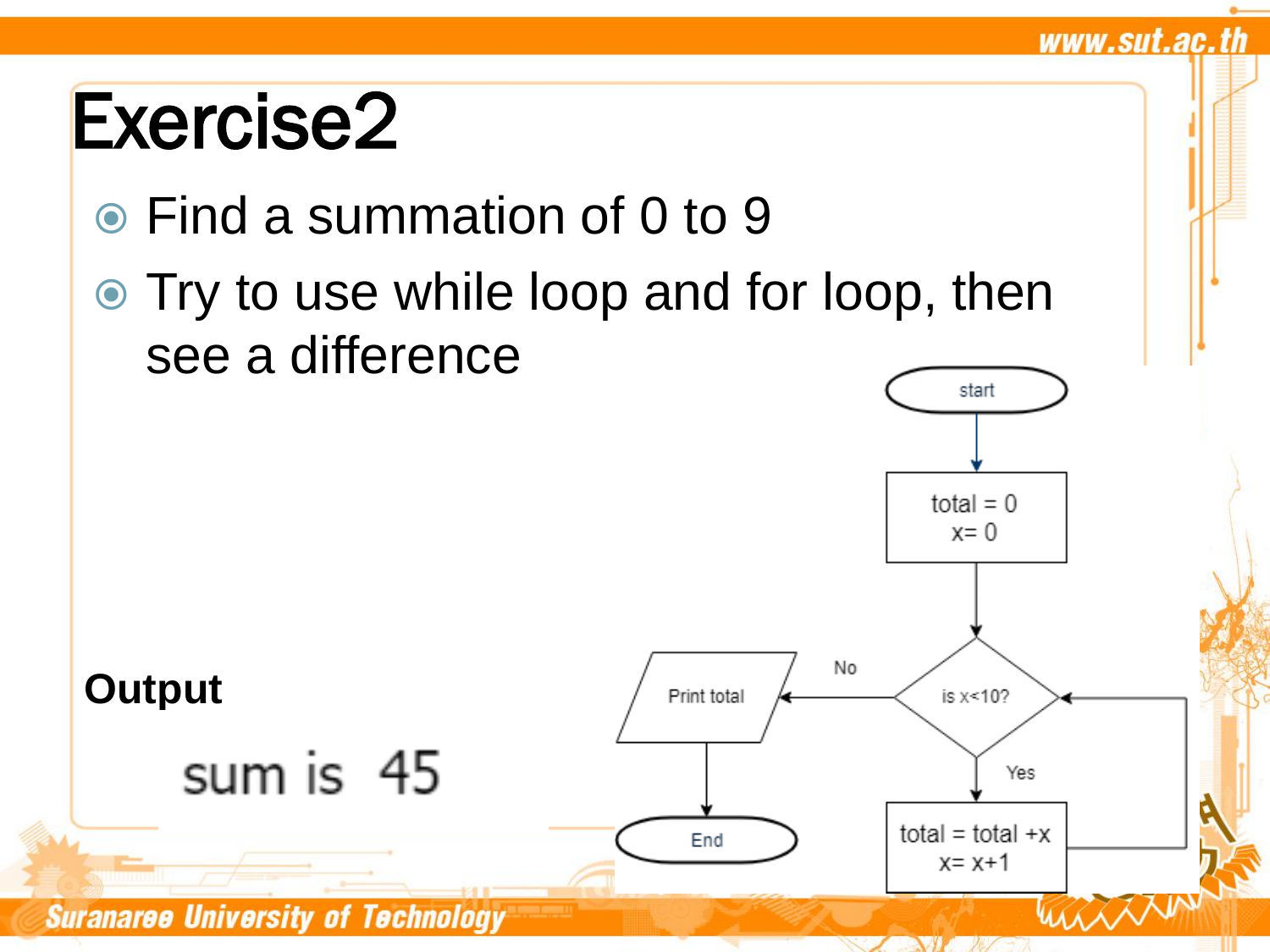- Write a Python program that prints all the numbers from 0 to 6 except 3 and 6. Note : Use '**continue**' statement.
- Using for loop



C w3resource.com

www.sut.ac.th

#### **Output**

01245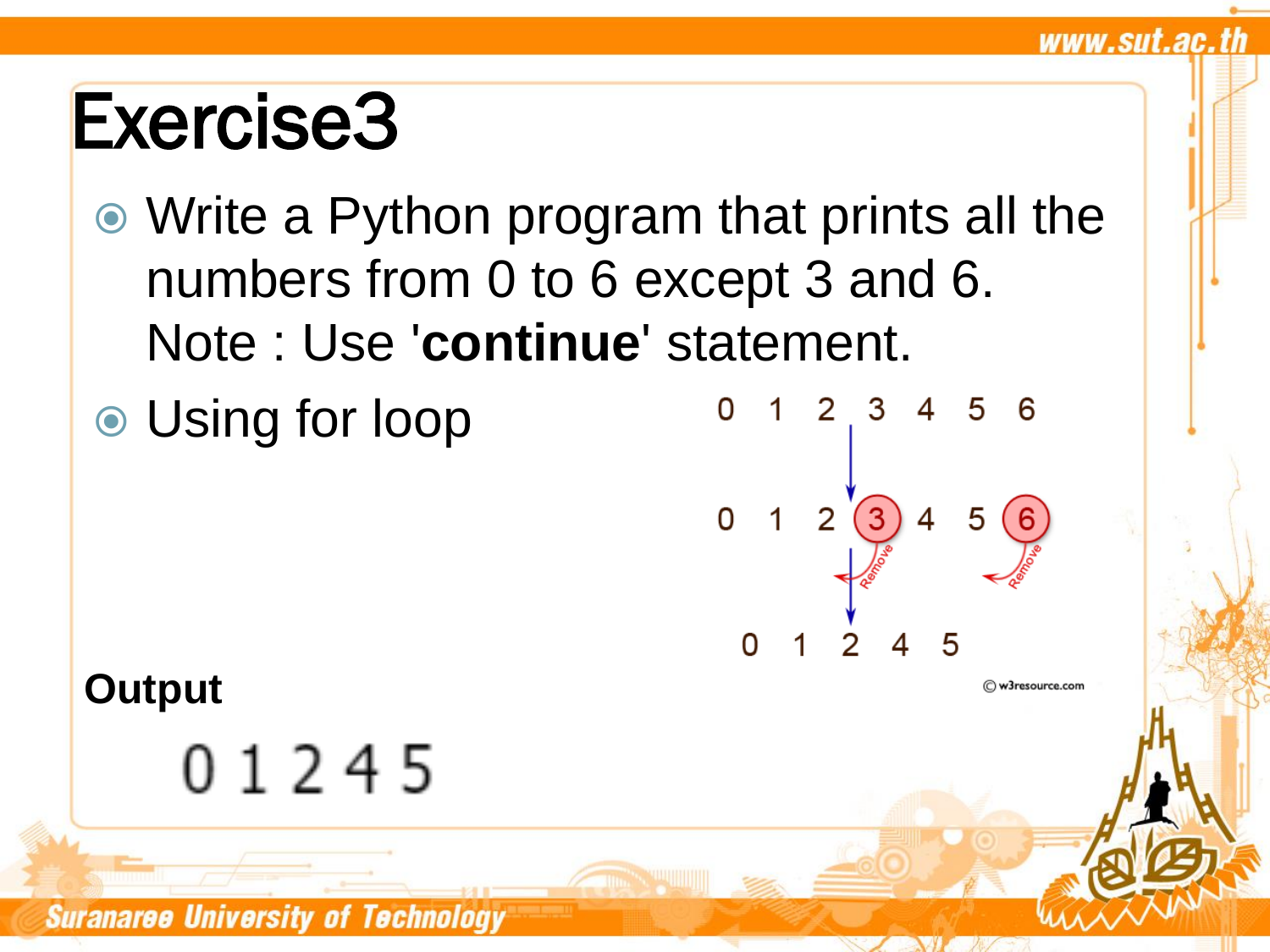Write a Python program to count the number of even and odd numbers from a series of numbers.

www.sut.ac.th

- $\odot$  Define a list of numbers = [1, 2, 3, 4, 5, 6, 7, 8, 9]
- Using for loop

### **Output**

Count the odd and even numbers in the list of  $[1, 2, 3, 4, 5, 6, 7, 8, 9]$ Number of even numbers: 4 Number of odd numbers: 5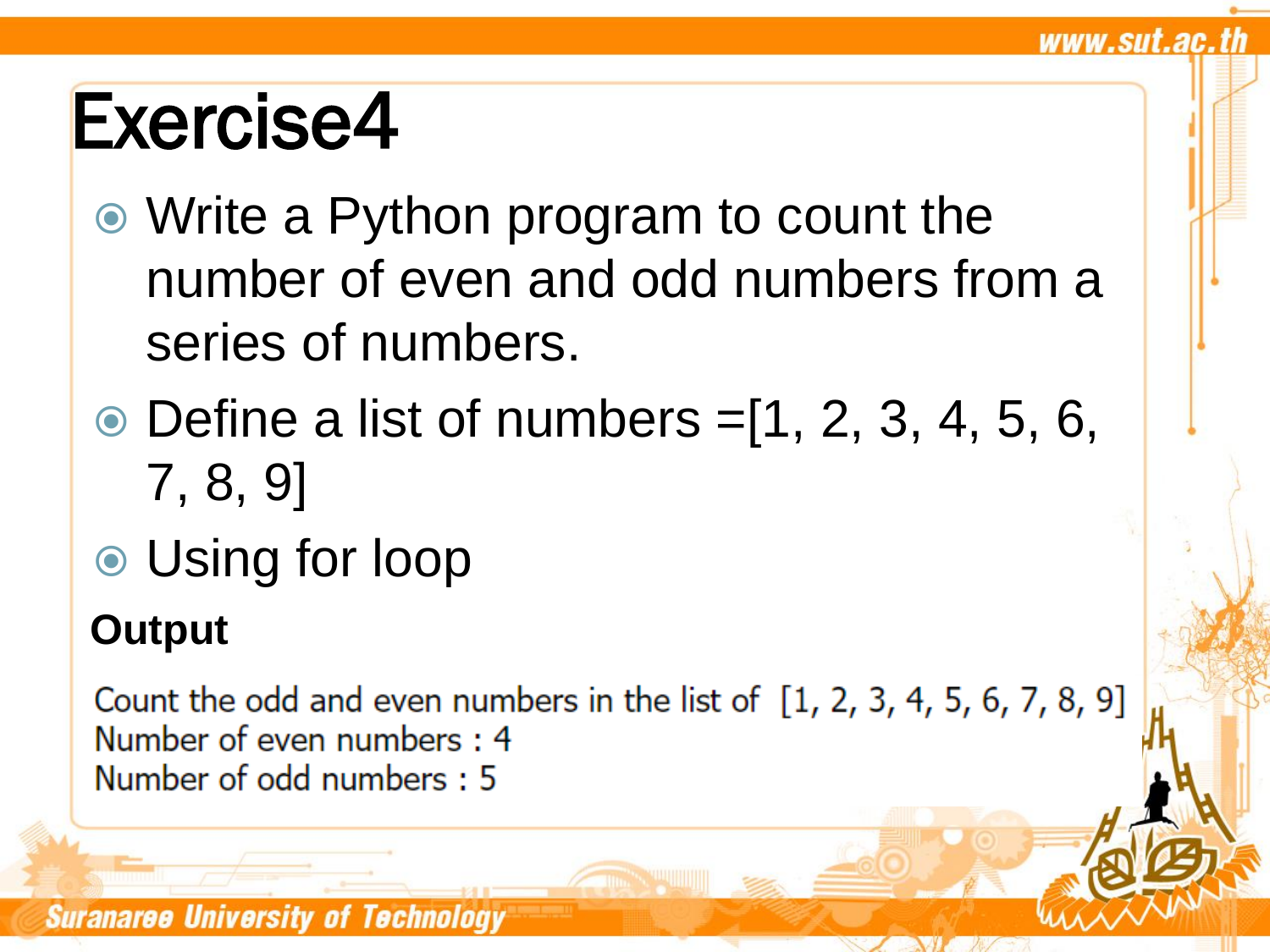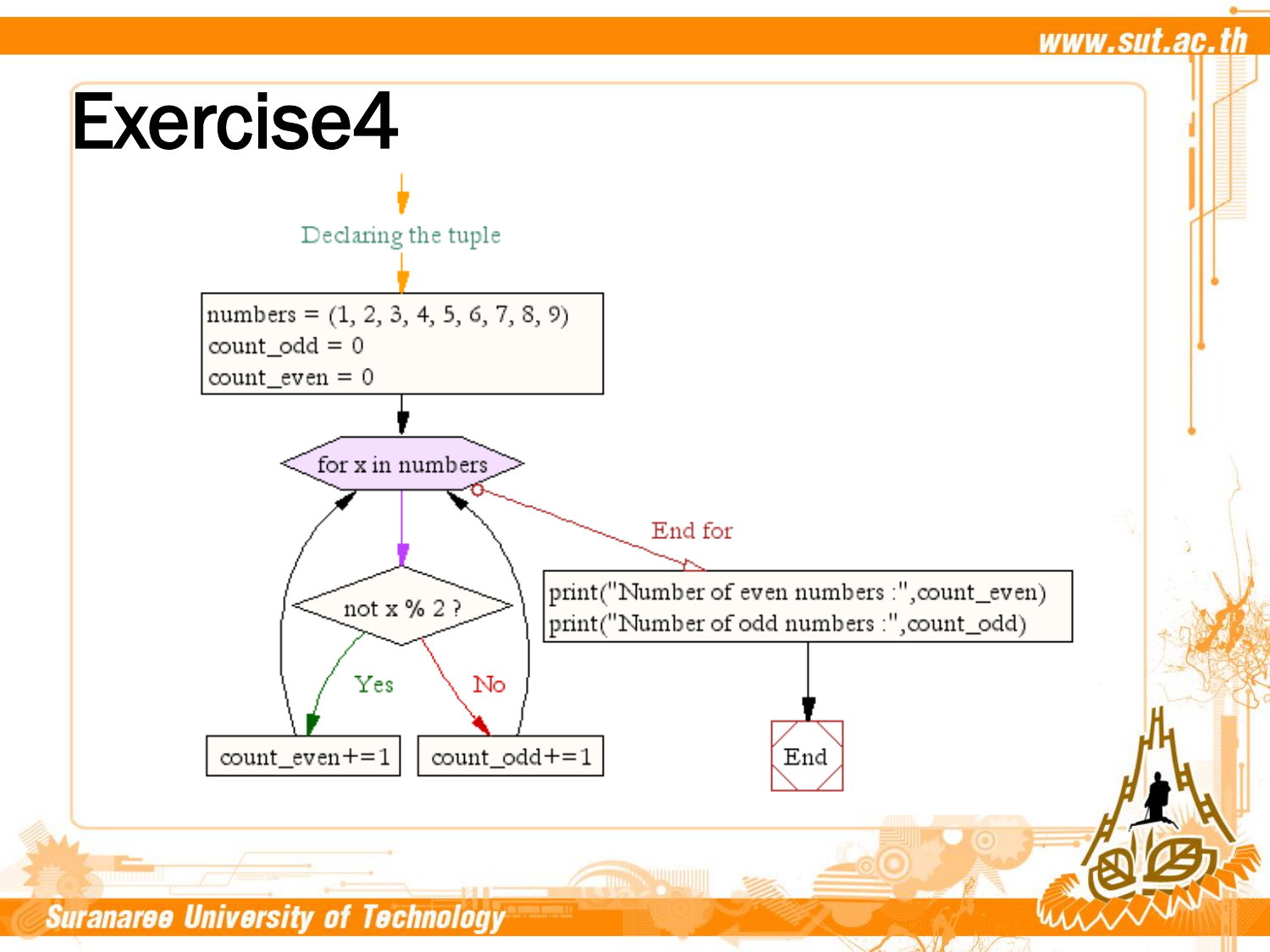A Python program construct the following pattern, using a nested loop number

www.sut.ac.th

```
for i in range(10):
       print(str(i) * i)
```
### **◎ See the result**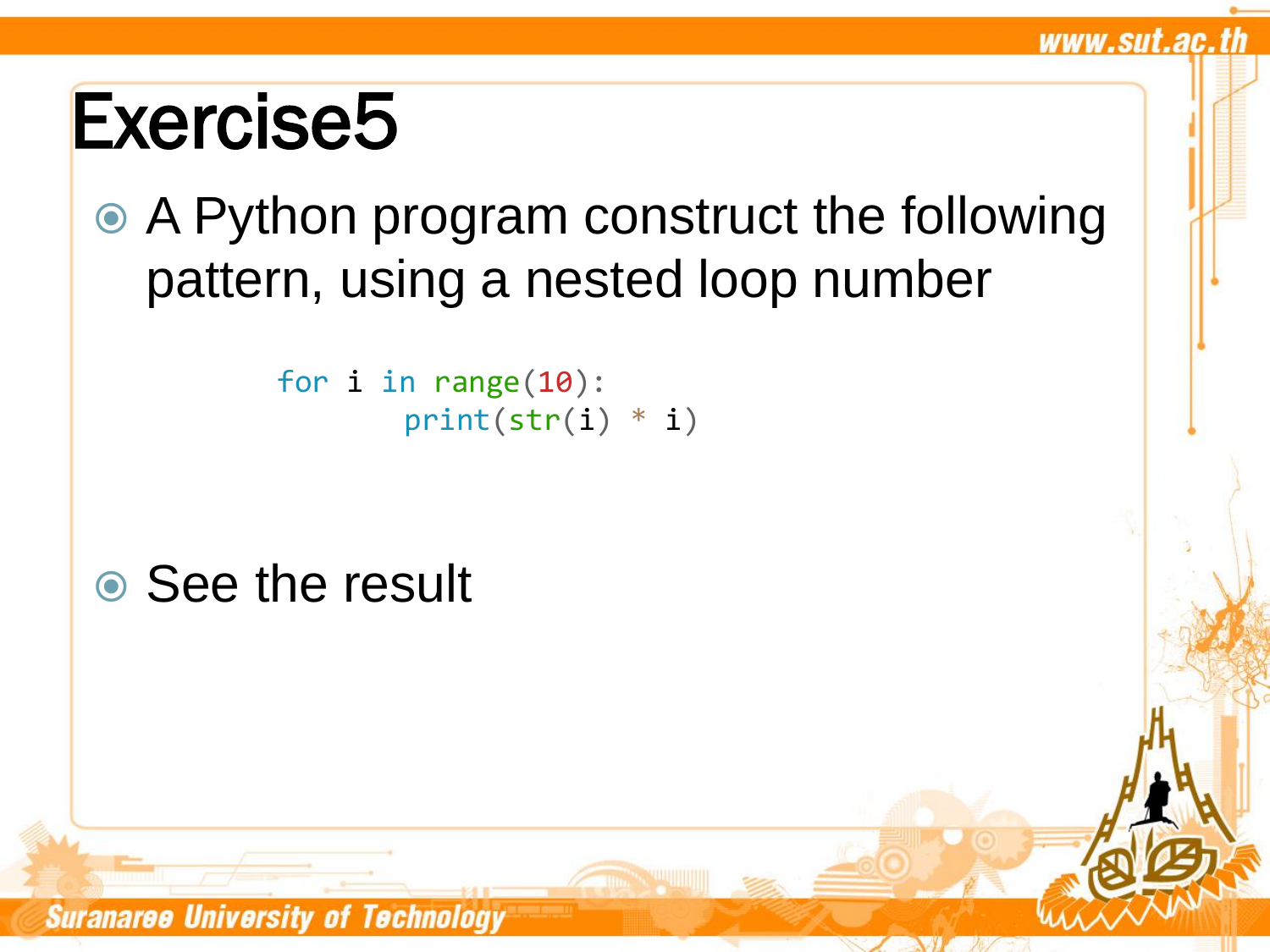Write a Python program that accepts a string and calculate the number of digits and letters.



www.sut.ac.th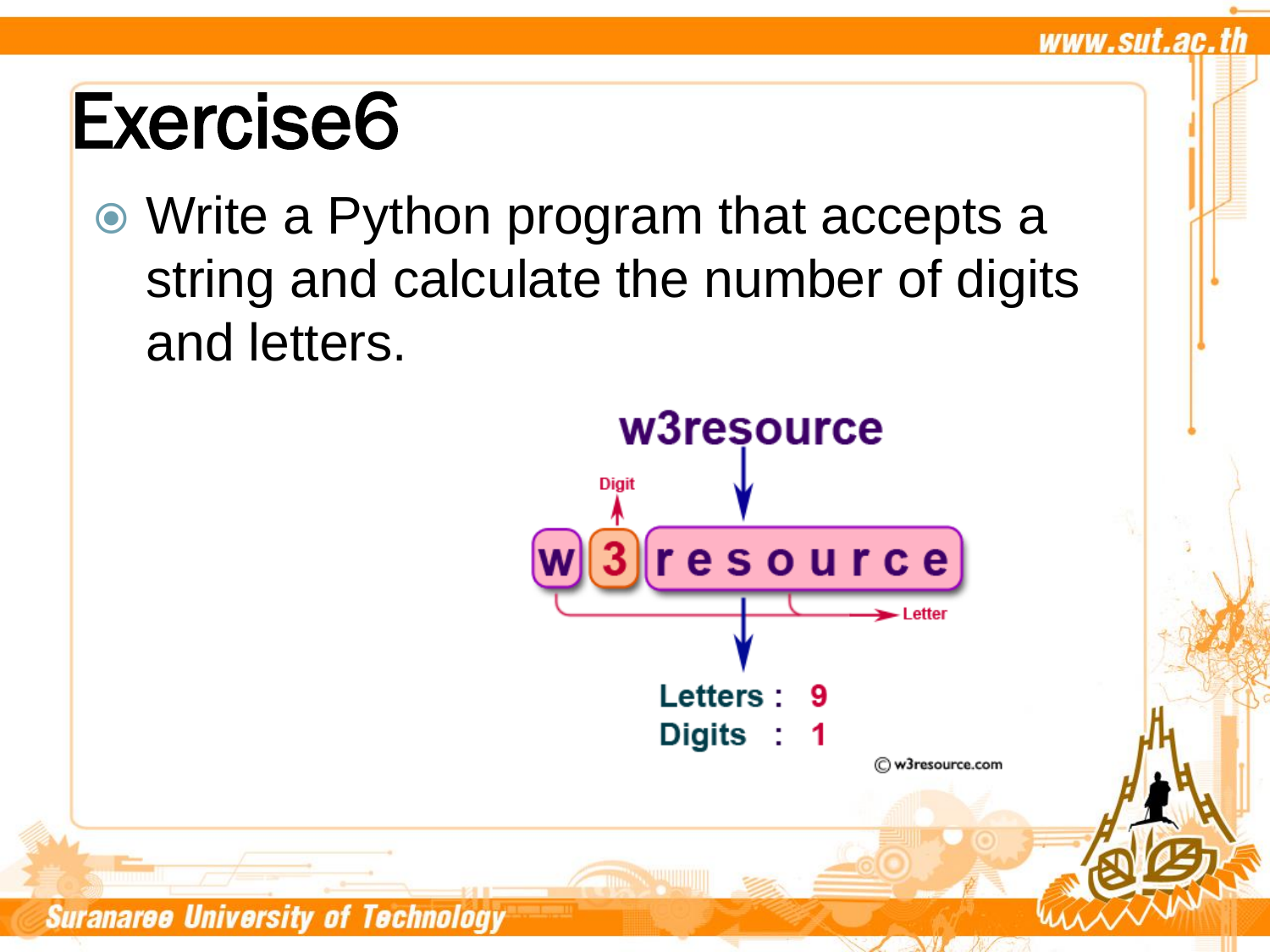### Fill in the space A,B,C

```
s = input("Input a string")d=1=0for ……(A)…… :
       if c.isdigit():
              ……(B)……
       elif c.isalpha():
              ……(C)…… 
print("Letters", l)
print("Digits", d)
```
www.sut.ac.th

#### **Output**

Input a string : Com12puter3 Letters 8 Digits 3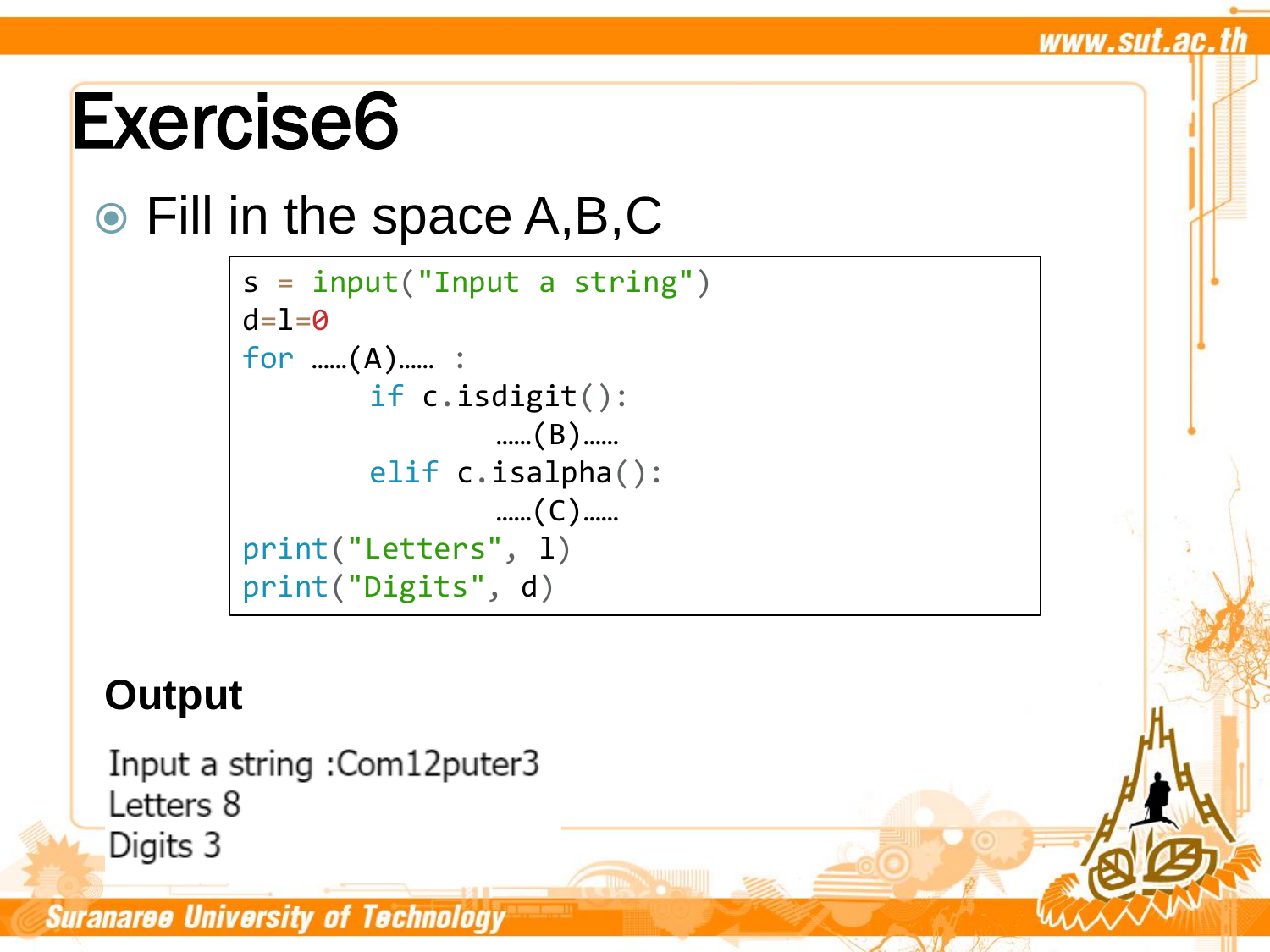# CW 4-1

### Write a Python program to construct the following pattern, using a nested for loop.

www.sut.ac.th

mv,

Result

Enter a number: 10

 $#$  $##$  $# # #$ #### *\*\*\*\*\*\*\*\*\* # # # # # # # # #* ######### ######## ####### ###### ##### #### ###  $##$ #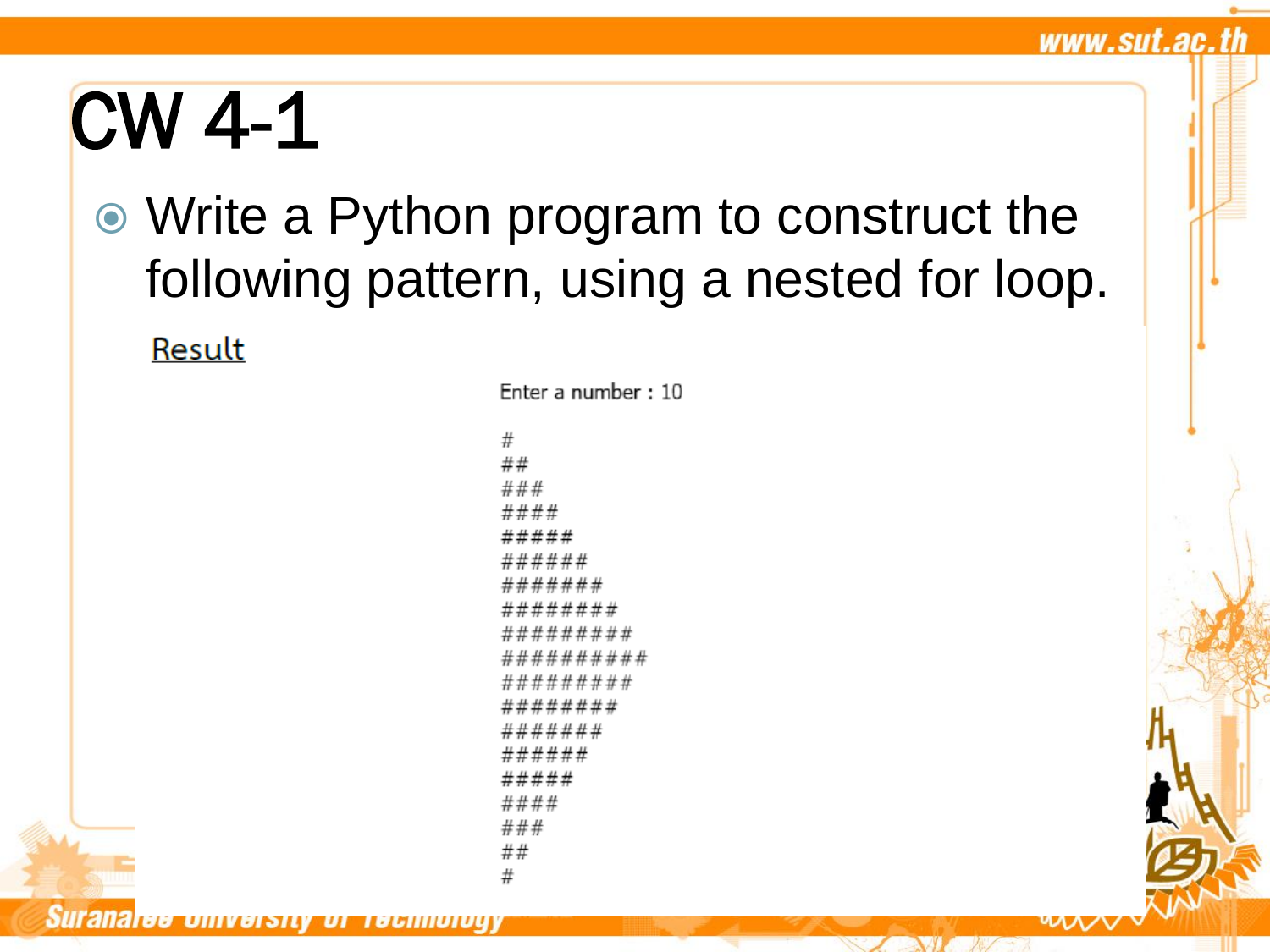# CW 4-2

 Write a Python program to count and print the odd or even numbers in a list of [3,5,2,8,12,6,7]

#### Result

Odd number: 3 Odd number: 5 Even number: 2 Even number: 8 Even number: 12 Even number: 6 Odd number: 7 There are 4 even numbers There are 3 odd numbers End of loop